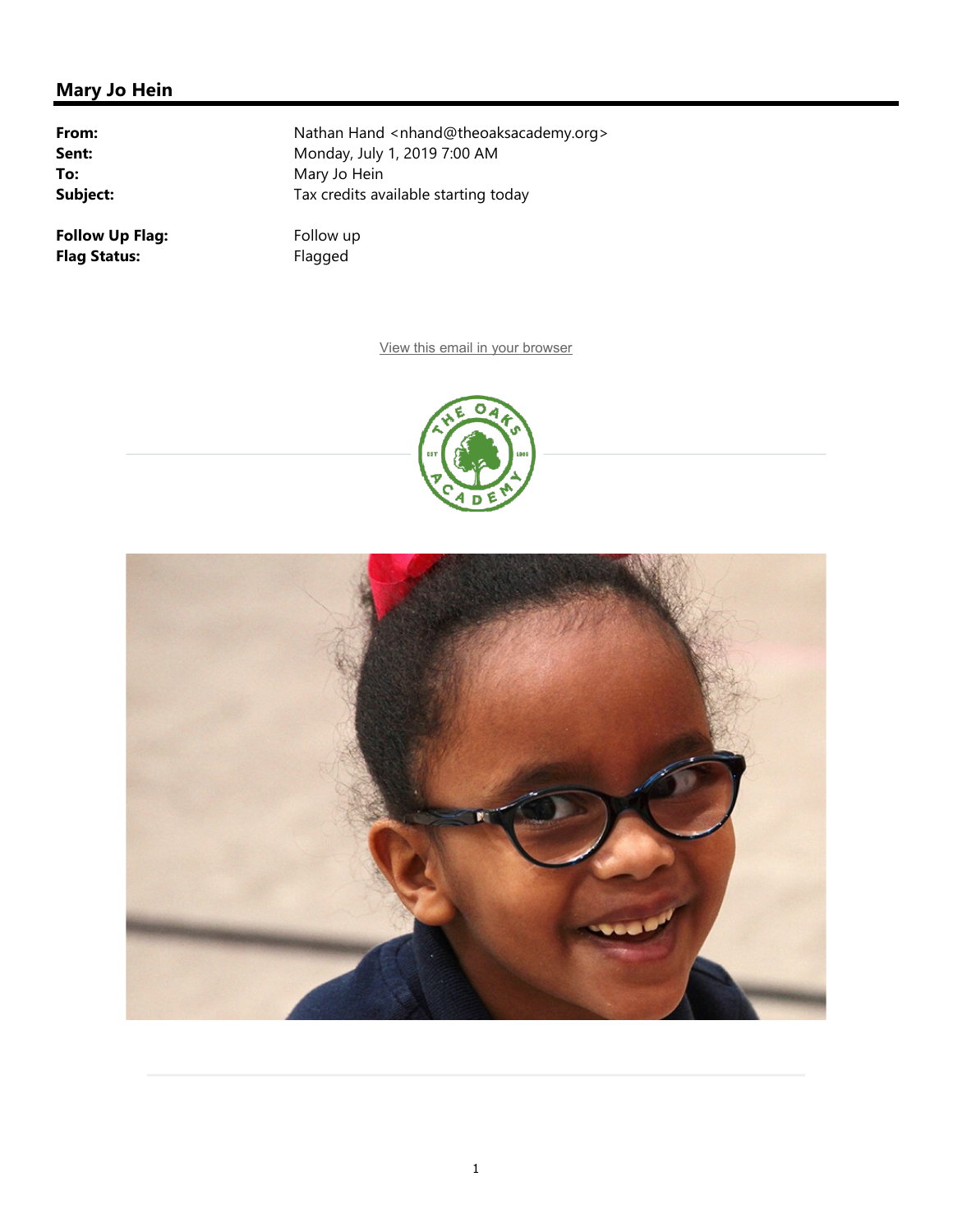This is one of our future leaders.

Our investment in her now, opens doors tomorrow to more than we can imagine - in her relationships, education, careers, and life.

The SGO tax credit program is a fantastic way to invest in our future leaders. The program supports scholarships for lowincome students in a way that enables you to give more than you thought possible!

When you give through the SGO program, you're not only supporting scholarships; you also receive a state tax credit valued at 50% of **your gift.** This means you can double or even triple your giving for a similar out-of-pocket cost.

The table below shows example tax savings.



Please consult your tax advisor for implications on your giving and tax situation. This communication is for informational purposes only.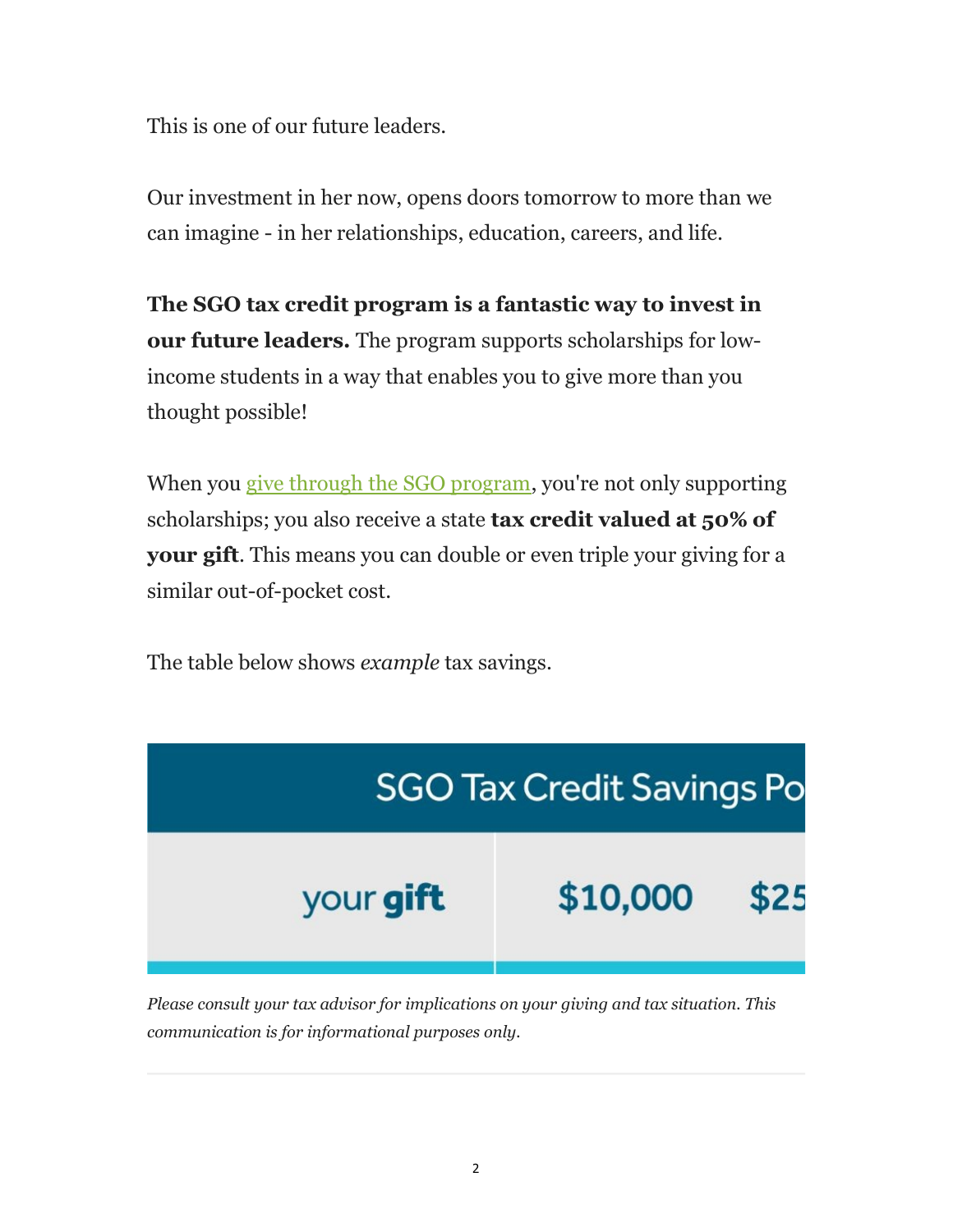#### Why give now?

Today, July 1st, the state released its next round of funds, making \$15 million in SGO credits available. Meanwhile, The Oaks is well into preparing for this coming school year, and we want any prospective family - no matter the means - to be able to receive an Oaks education this year.

### Will you help?

You can give more than you thought possible, to make it possible for more kids to learn and grow as our future leaders.

Thank you for all that you do,

#### Nathan Hand

Chief Advancement Officer e: nhand@theoaksacademy.org c: 317-840-0730

P.S. You can join our Partner Program by giving through SGO too. All new Partner gifts are matched in 2019! So your \$8,125 (see table above) could leverage \$50,000 in student investment - a 6X return.

# GIVE NOW